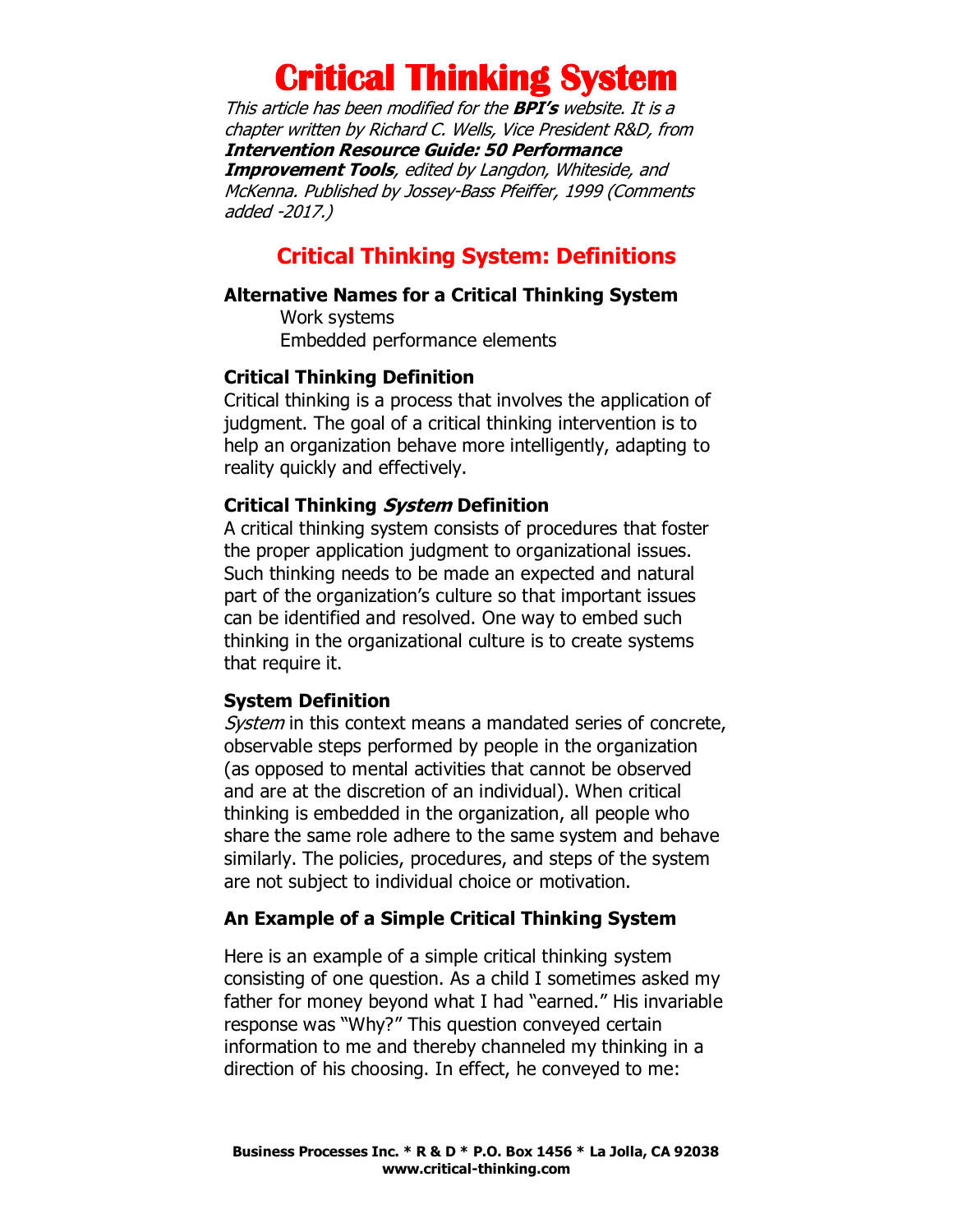- It was his right to ask why I was requesting the money,
- He cared about what purpose the money was to accomplish,
- He cared about what thought I had given the issue.

## **A Critical Thinking System in an Organization "Questions Guide Thought and Behavior"**

What an organization asks employees in order to navigate its systems accomplishes these objectives.

- Directs their thinking,
- Focuses that thinking, and
- Communicates what is valued.

The right question stimulates thinking to search for relevant information to formulate an answer. The thinker is made more sensitive to what is known that may be relevant and more alert to what additional information is needed. The right question can also trigger the right type of analysis. For example, if you identify a problem and are then asked to name the cause of the problem, you will attempt to answer the question using the available information and what you know about cause and effect. Training might expand your ability to answer cause-and-effect questions, but it is the system that triggers and demands the effort.

### **Roles and Accountability for System Operation**

Specific roles played by organizational members are what establish and keep a system in place. One person is given the authority to manage the system and is held accountable for the results that the system is intended to produce. After specific procedures are designed into a system, people should be given the responsibility of following those procedures. Lasting change will not occur unless authority and accountability are deliberately designed to support the use of the critical thinking system.

### **8 Signs That Your Organization Needs a Critical Thinking System**

Any of the following conditions may indicate that a critical thinking system needs to be implemented to support and encourage clear thinking and intelligent action: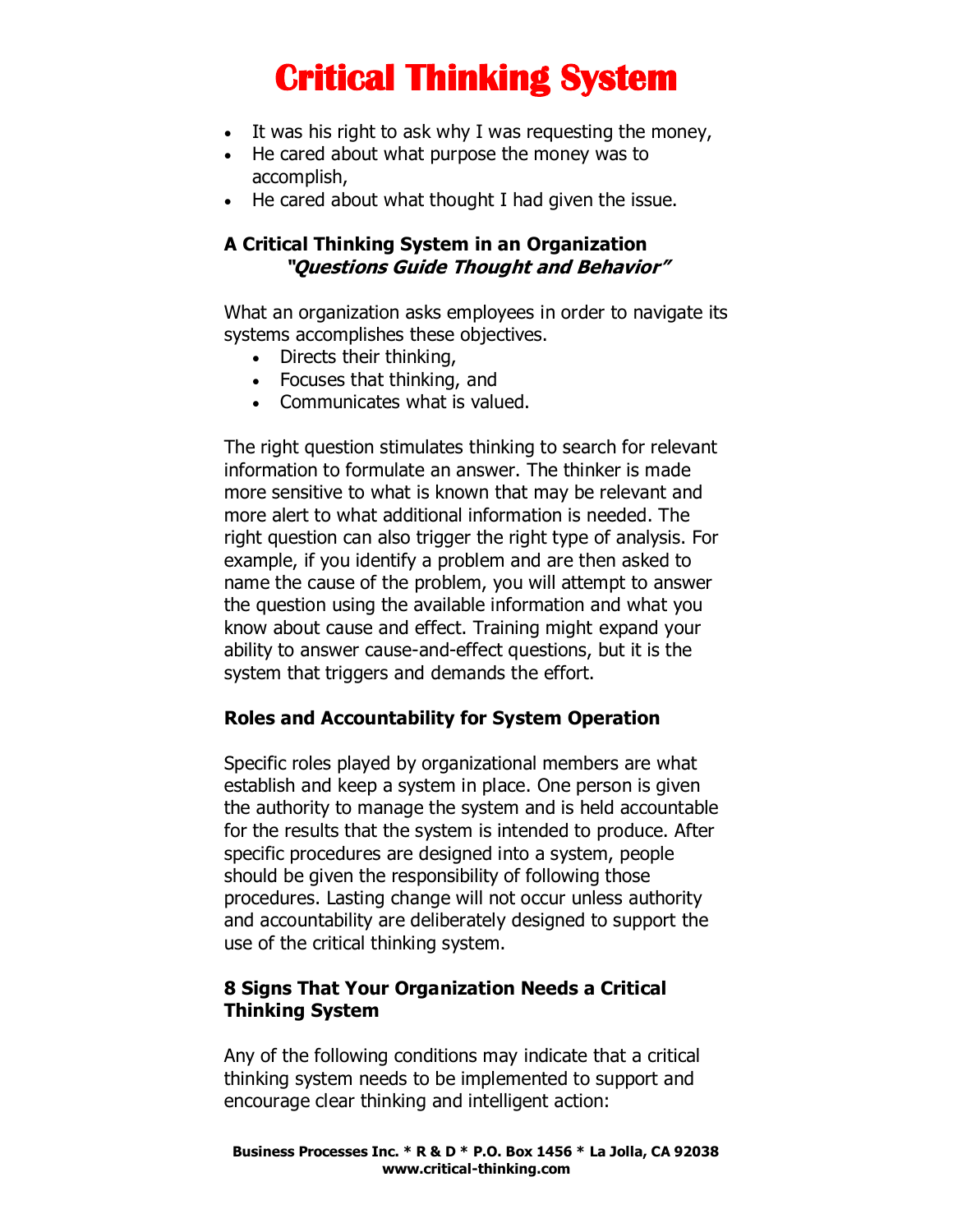- 1. Programs and organizational initiatives come and go, but the performance indicators show stagnation awaiting the next "Slogram" (slogan plus program).
- 2. Many employees have completed and responded very well to training that emphasizes clear, rational thinking, but the training has had very little impact upon job performance.
- 3. It is common for two or more projects to be initiated to address the same issue without mutual knowledge or coordination and with counterproductive results.
- 4. Corrective action is rarely taken; instead, quick, stopgap actions are used.
- 5. Many initiatives are dropped before completion.
- 6. Decisions are of poor quality not having intended effects.
- 7. Déjà vu -The organization repeats failed programs, Little or no use is made of historical information.
- 8. Meetings about the same issues drag on and on like a soap opera, with little change and no positive action.

## **Critical Thinking System Implementation-Case Study**

This case study begins with a typical situation in an organization. That usually goes something like this:

- A decision is made to train a population in a desired skill-set.
- A training company is selected, and the designated population trained.
- The results of the training are not assessed past participant reactions to the class.

However, this case study was different. Some people noticed the job level results (Kirkpatrick Assessment Levels K-3 and K-4); liked them; and wanted more.

## **The Initial Critical Thinking Training Intervention**

This is where it started. A West Coast factory of an international company employed eight hundred workers. A training project was created as part of the factory's response to a corporate mandate to use teams across the organization. The local factory's training included the inhouse certification of six instructor-facilitators and their subsequent training of three hundred members of various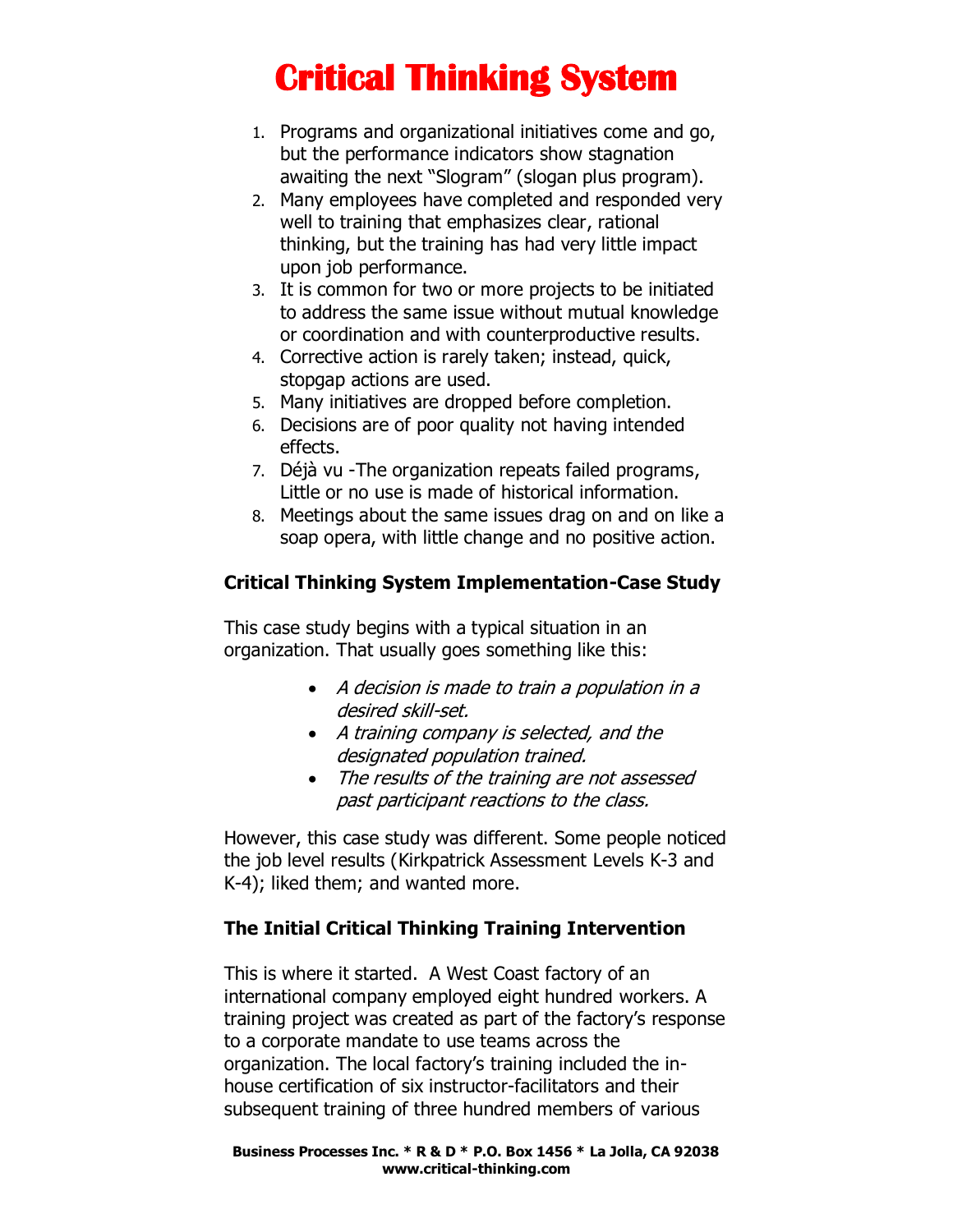corrective action teams (CAT) in critical thinking. The purpose of the two-day workshop was to teach team members how to think collaboratively.

#### **Impressive Intervention Results**

What happened because of the training exceeded their expectations. It is typical in a **BPI** workshop to have participants work on real issues that pay for the training even before the class is over. But, some instructor/ facilitators kept track of the use of the thinking processes not only during, but after the class as well. One instructor (of the six) documented cost savings and cost-avoidance results that totaled \$3 million in about 2 years for just his trainees. The savings continued as time passed. By normal training standards this was a very successful intervention averaging a \$10,000 savings for each person as measured in the time shortly after his training. But, this was only a fraction of what was now possible.

### **Opportunities to Expand the Results**

Situations for the internal critical thinking experts varied. Some were given free reign by their manager, others, not so much. Though the impact of the training on the performance of the CATs was impressive it was just a drop in the bucket compared to what was possible. Some of the CATs performed better than others and other problems surrounding the use of the CATs were surfacing. The following comments were typical of employee reactions across the organization after the training was completed:

- CATs are only instigated for external problems, not internal ones. How can we focus on some of our internal problems?
- Members of CATs say they don't have control over which issue they work on. Their analysis says one thing but management says another.
- We are being directed to immediate action and almost never to develop corrective action.
- It's hard to find historical data when we're trying to determine the root causes of problems.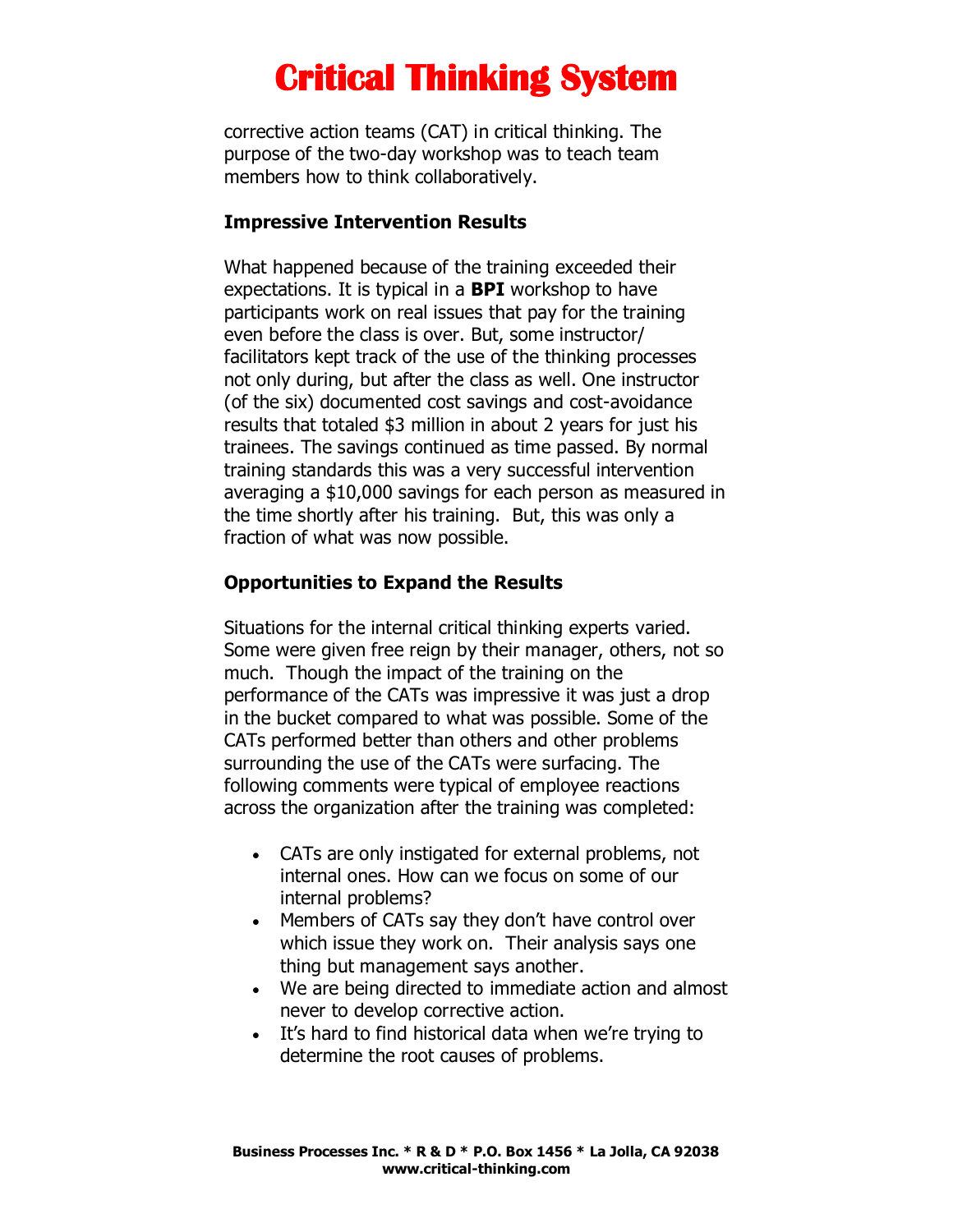- We don't have the necessary details to be able to respond to customer complaints that are forwarded to us.
- After-the-fact we find out that the same issues have been addressed simultaneously by several different units. We end up producing incompatible solutions and wasting time.
- Management push back "I need people to be working, not in meetings".
- We aren't allowed to solve problems-just adapt to them.
- The instructor/facilitators saw an opportunity to make some of what was working well, work even better.

## **Decision: "Develop a Problem Resolution System" (PRS)**

Even with the impressive original results, it took several years of lobbying on the part of in-house facilitators before senior managers agreed that the plant could improve its response to problems. Using the thinking skills that the original CAT's had been trained in, the situation was analyzed. It was decided that an in-house problem resolution system (PRS) should be developed. A team was formed and given responsibility for designing a PRS for plant-wide adoption.

The task force's analysis established the requirements that were then used as design criteria for the new **PRS** (problem resolution system).

## **Design Criteria for The PRS**

It was determined that their ideal system would have these characteristics:

- Early problem identification
- Easy stakeholder access to action status
- Encourage internal cooperation
- Obtain timely and appropriate response to problems
- Utilized by all organizational levels
- Accessible to all employees
- Minimum time required
- Ability to create high-quality historical information
- Document return on investment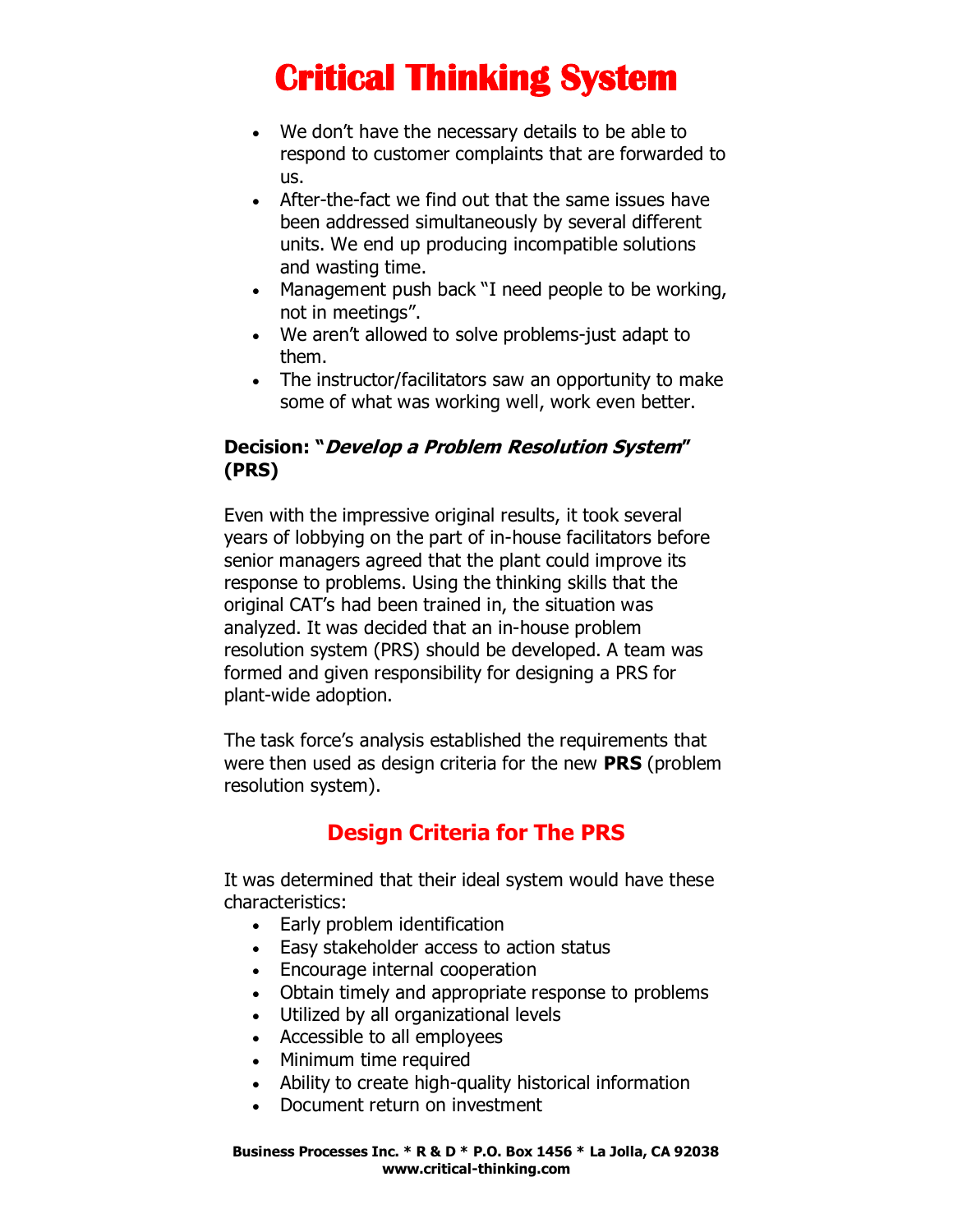### **Problem Resolution System (PRS)**

The system was composed of a problem identification method that captured and funneled problem descriptions to four different types of action units.

The four types of action units were

- Customer Action Unit,
- Departmental Action Unit,
- Inter-Department Action Unit, and
- ISO Action Unit.

These units were responsible for

- setting priority,
- deciding who should be involved,
- facilitating analysis,
- taking action, and
- documenting results.

These four types of units already existed in one form or another. All that needed to happen was the redefinition of roles and the adoption of specific procedures for dealing with problems in a plant wide system.

#### **Strategy** → **Embed Critical Thinking & Questions:**

Entering the System, Determining Authority, Describing the Problem

The strategy was based upon using embedded critical thinking elements within the plant's systems. The first step in the PRS was to enable anyone, anywhere, to immediately upon noticing a problem, register it in the system. For example, any employee could record a problem (a.k.a. a noncompliance) by entering answers to two questions on a data terminal; the answers would enable the system to determine which action unit had authority.

Next the same employee could use the same input terminal to answer another series of questions designed to describe the problem and document what actions had already been taken. The problem description questions were adapted from the original critical thinking training and were made part of the formal PRS in this way.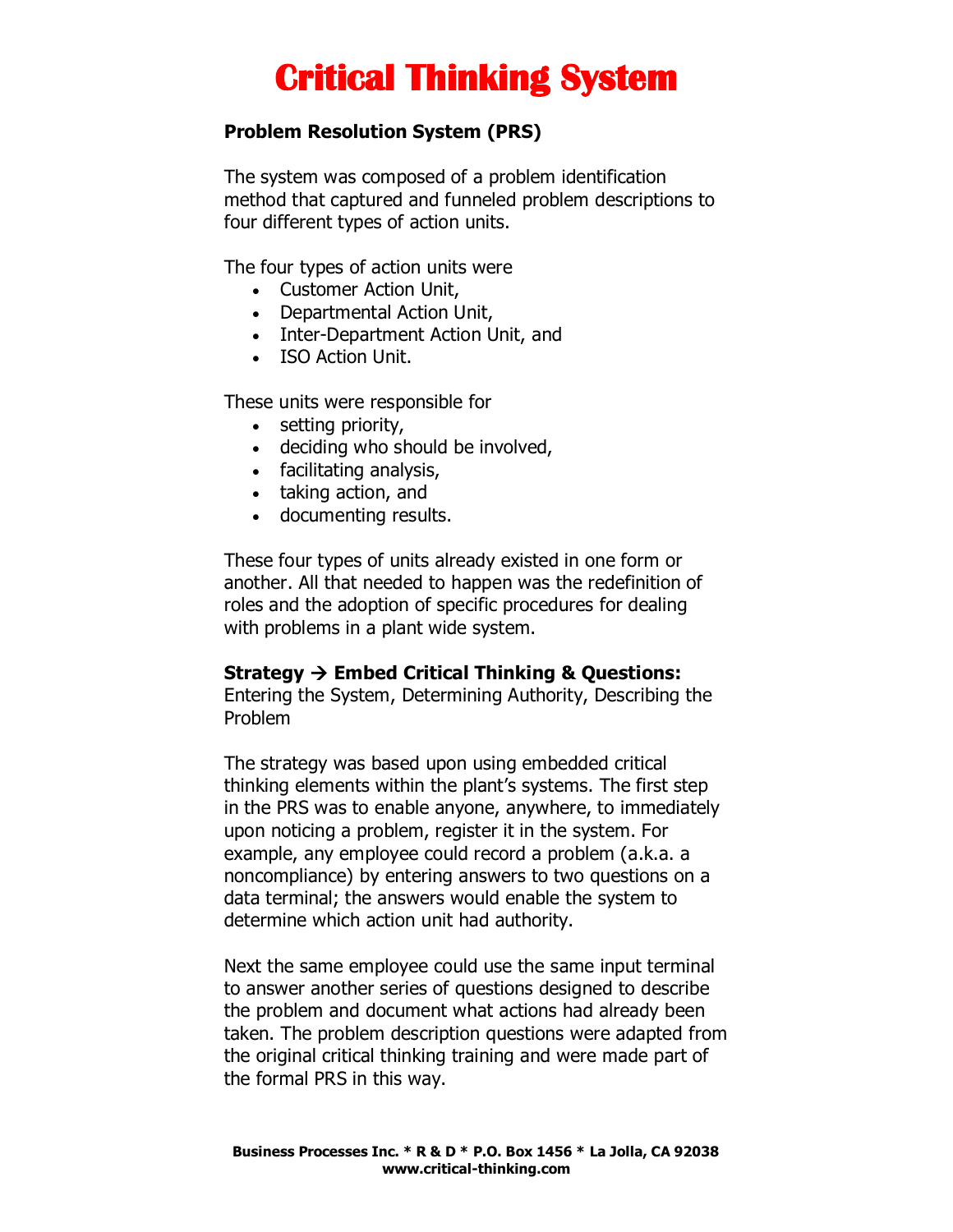### **Initiating Critical Thinking Analysis**

Questions Guide the Flow (from Priority Through Results Documentation)

Once the problem description arrived (electronically) at the appropriate action unit, priority-setting information would be added. The demand for this and other types of information was built into the system. For example, answers to questions such as, "What is the cause of this problem?" and, "How was this cause verified?" were made a permanent part of the record for each problem. A method of conducting cause analysis and how to verify the cause was not specified within the system. But the system asked that the cause be determined and verified and the results documented.

### **Training in Critical Thinking and How to Use the System**

Training now teaches employees critical thinking AND how to function within a system that supports their daily use of the PRS using their thinking skills. While training does provide employees with the knowledge of how to conduct a proper analysis, it is left up to the individual or team (with the help of the action unit leaders) to determine what kind of analysis is needed. The action units select team members (including a representative from the training department) by matching experience and skills with the demands of the current problem. The team then works together to address the problem until a resolution is implemented and the results documented in the system.

### **The Flow**

- Enter the problem in the system
- Send to appropriate unit for action
- Determine priority
- Staff a team with relevant personnel
- Team performs analysis
- Team makes a recommendation(s)
- Recommendation(s) approved or returned for further analysis
- When approved, implementation is planned and performed
- Results are documented
- Team is disbanded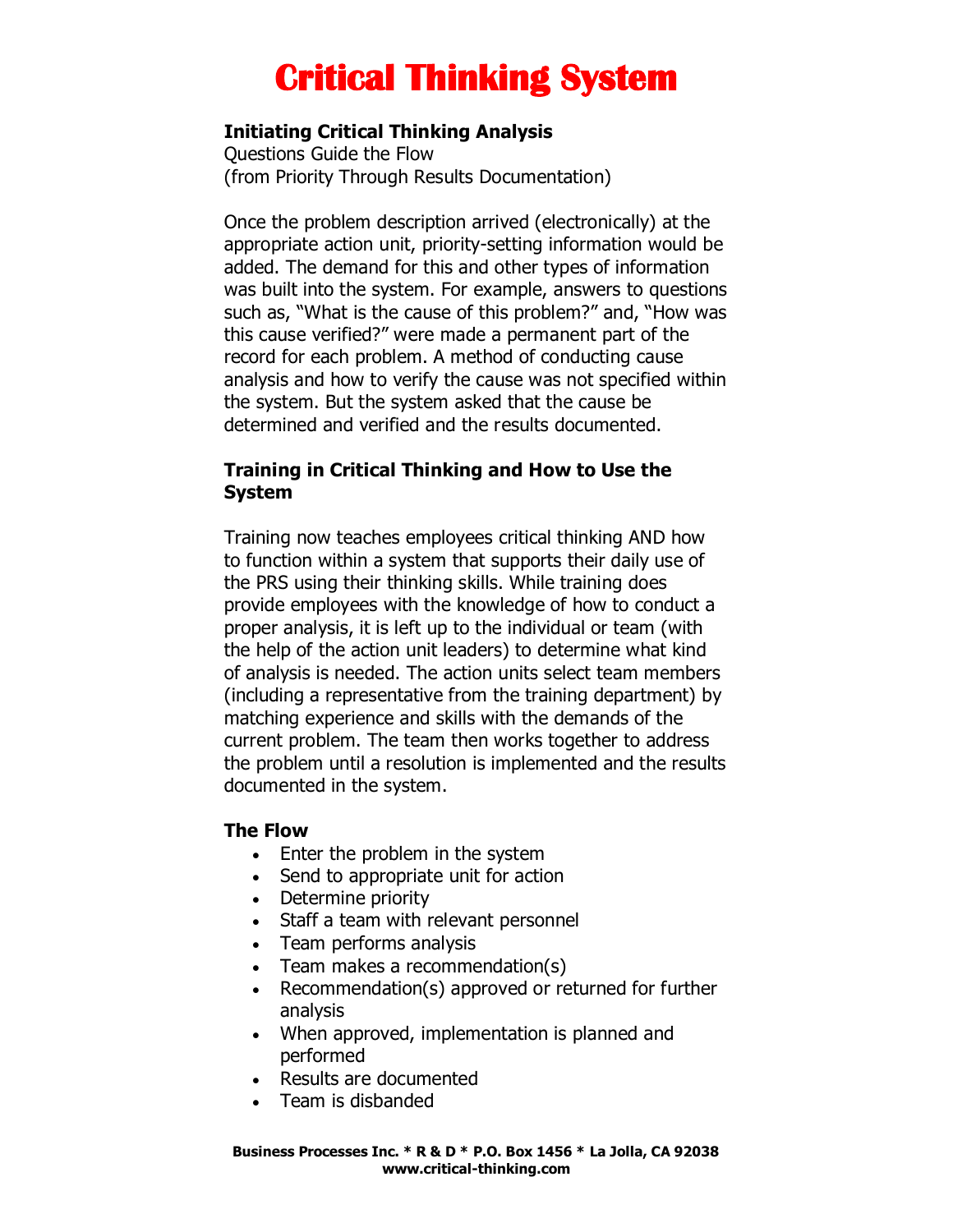### **Benefits of the PRS (Problem Resolution System)**

Going beyond mere training to the establishment of a system that calls for the use of the training has provided many benefits. Here are some of the ways that the PRS has benefited this organization.

- Problem identification, analysis, and resolution are now a formal part of the plant's systems.
- Problems have been elevated to job-duty status and consequently are resolved sooner.
- Formal record keeping reveals high-order problems. For example, in the pilot test of this system the Overuse of first-response action and the under-use of corrective action were made very visible.
- Making people responsible for tracking and resolving issues of noncompliance resulted in the evolution of all plant systems-both technical and human.
- Departments now have a clear way to initiate action on problems that they used to tolerate, and departments that create problems for other departments are under daily pressure to resolve them.

## **Summary**

Asking employees to think systematically and supporting them to do so daily through the organization's systems, significantly enhances the results they produce. And, it makes sense. If your interest has been piqued, please **[contact](http://www.critical-thinking.com/contact)** us to discuss the prospects of a problem resolution system for your organization. For more information on our two-day systematic thinking courses go to **[Critical](http://www.critical-thinking.com/workshops/critical-thinking)  [Thinking](http://www.critical-thinking.com/workshops/critical-thinking)**, or **[Critical Thinking for Leaders](http://www.critical-thinking.com/workshops/critical-thinking-for-leaders)**. Go to **[Systematic Problem Solving](http://www.critical-thinking.com/workshops/systematic-problem-solving)** or **[Systematic Decision](http://www.critical-thinking.com/workshops/systematic-decision-making)  [Making](http://www.critical-thinking.com/workshops/systematic-decision-making)** for information on these one-day critical thinking workshops.